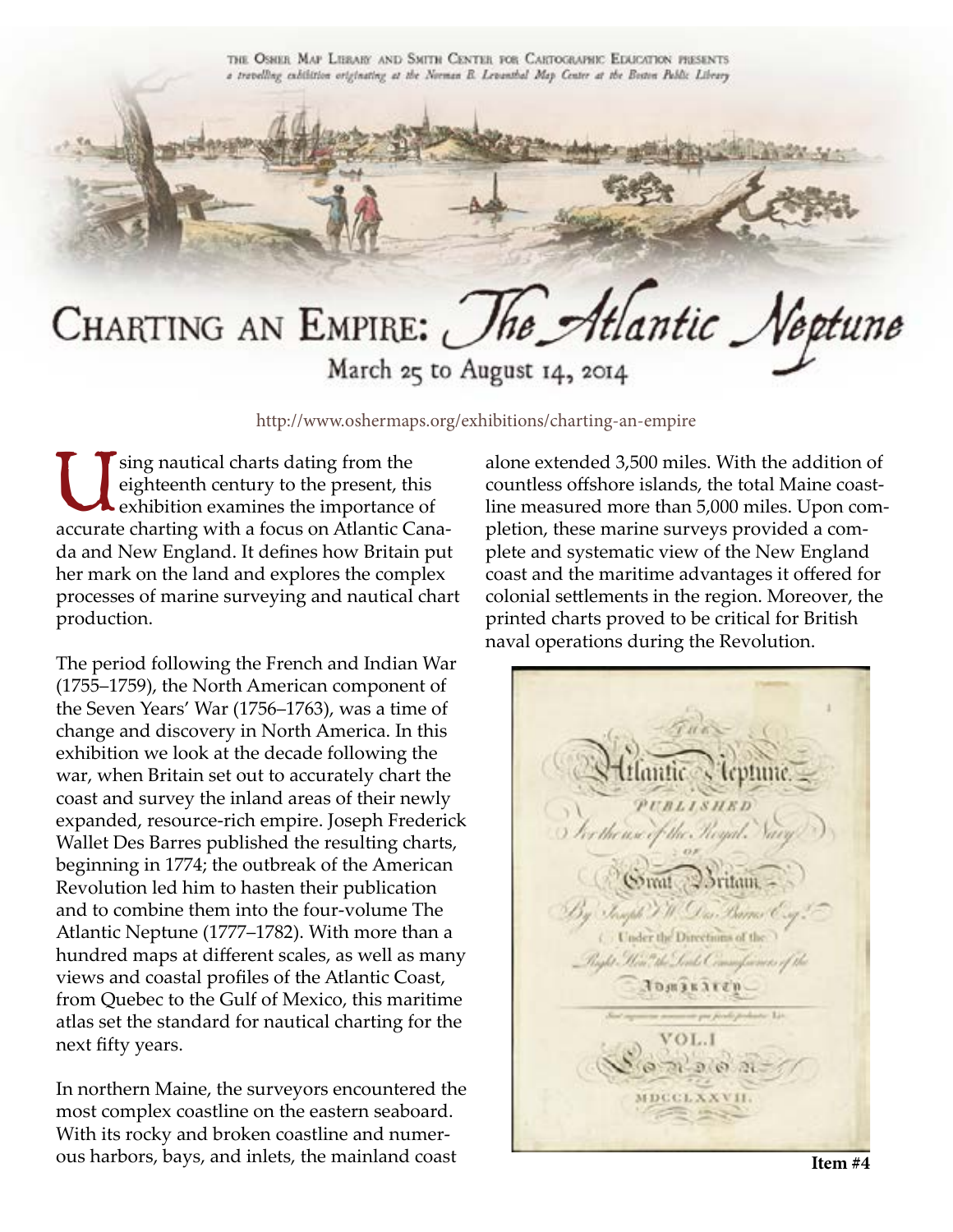# **1. Richard and William Mount, and Thomas Page**

Quote and detail from *The English Pilot: The Fourth Book* London, 1716; reproduction, 2014 Osher Map Library (Osher Collection)

## **2. John Thornton (1641–1708)**

*A Chart of the Sea Coast of New Foundland, New Scotland, New England, New York, New Jersey, with Virginia and Maryland* London, between 1748 and 1770 Osher Map Library (OML Collections)

# **3. Stephen Hornsby (1956- )**

"Staple Regions in North America and the Caribbean, 1764-1775" *British Atlantic, American Frontier* Lebanon, NH, 2005; color reproduction by Evan Thornberry, 2013.

#### **7. J.F.W. Des Barres**

*The Coast of Nova Scotia, New England, New-York, Jersey, the Gulph and River of St. Lawrence …* London, 1780

# **5. J.E. Gambardella**

"Joseph Frederick Wallet Des Barres" ca. 1920 Reproduction of original oil on canvas, courtesy of Library and Archives Canada, Acc. No. 1996- 476-1.

# **11. J.F.W. Des Barres**

*Egmont Harbor* London, 1777 Courtesy of the Jay I. Kislak Foundation

# **12. J.F.W. Des Barres**

[Views in the Vicinity of Halifax] London, 1777 Courtesy of the Jay I. Kislak Foundation

**15. J.F.W. Des Barres** [Coastal View of Chebucto Head] *Halifax Harbor* London, 1781; reproduction, 2013

#### **9. J.F.W. Des Barres** [Eight Views of the East of Nova Scotia]

London, 1781

**8. J.F.W. Des Barres** Quote and detail from "Utility" *The Atlantic Neptune* London, 1777; Reproduction, 2013 **4. J.F.W. Des Barres (1722–1824)**

Title page for volume one, *The Atlantic Neptune* London, 1777



The crudely executed headland views dis-<br>played in this 1716 edition of the fourth<br>part of *The English Pilot* exemplify the type played in this 1716 edition of the fourth of visual resources available to navigators prior to the publication of *The Atlantic Neptune*. These early coastal profiles demonstrated the need for navigators to have accurate visual representations of unknown coastlines. The dark woodcuts displayed here would not have been very useful to those attempting to identify landfalls, as opposed to the finely executed and detailed coastal profiles included in T*he Atlantic Neptune*.



## **6. J.F.W. Des Barres**

"References" *The Atlantic Neptune* London, 1777 Courtesy of the Jay I Kislak Foundation

# **10. J.F.W. Des Barres**

*Mechios River Near the Mills; A Sketch of Mechios Mills* London, July 31, 1777

Samuel Holland, Surveyor General for the<br>
Northern District, relocated from Quebec<br>
to Portsmouth in 1770 to begin the survey<br>
of Nov England, a task that would take the nov **amuel Holland, Surveyor General for the** Northern District, relocated from Quebec of New England, a task that would take the next five years to complete.



# **14. J.F.W. Des Barres**

*A Plan of the Town of Newport in the Province of Rhode Island* London, 1781

**13. J.F.W. Des Barres**  *A View of Portsmouth in Piscataqua River* London, 1781

*"*The Invincible *... bound for Newfoundland ... [was] on the point of running on the shoals of the Isle of Sable; but, discovering the danger from the soundings and descriptions of the bottom given in* The Atlantic Neptune*, upon which infinite labor had been bestowed, they altered their course in the critical moment."*



*"The Northern Coast and Harbors of His American dominions were unexplored and very partially and imperfectly known, and that only to a few fishermen."*

> **16. J.F.W. Des Barres** *Falmouth Harbour*  London, 1781 [3rd state] Engraved copper printing plate Courtesy of the Massachusetts Historical Society

# **17. J.F.W. Des Barres**

*Falmouth Harbour* London, 1777 [1st state]

#### **J.F.W. Des Barres**

Quote from "Utility" *The Atlantic Neptune* London, 1777; reproduction, 2013